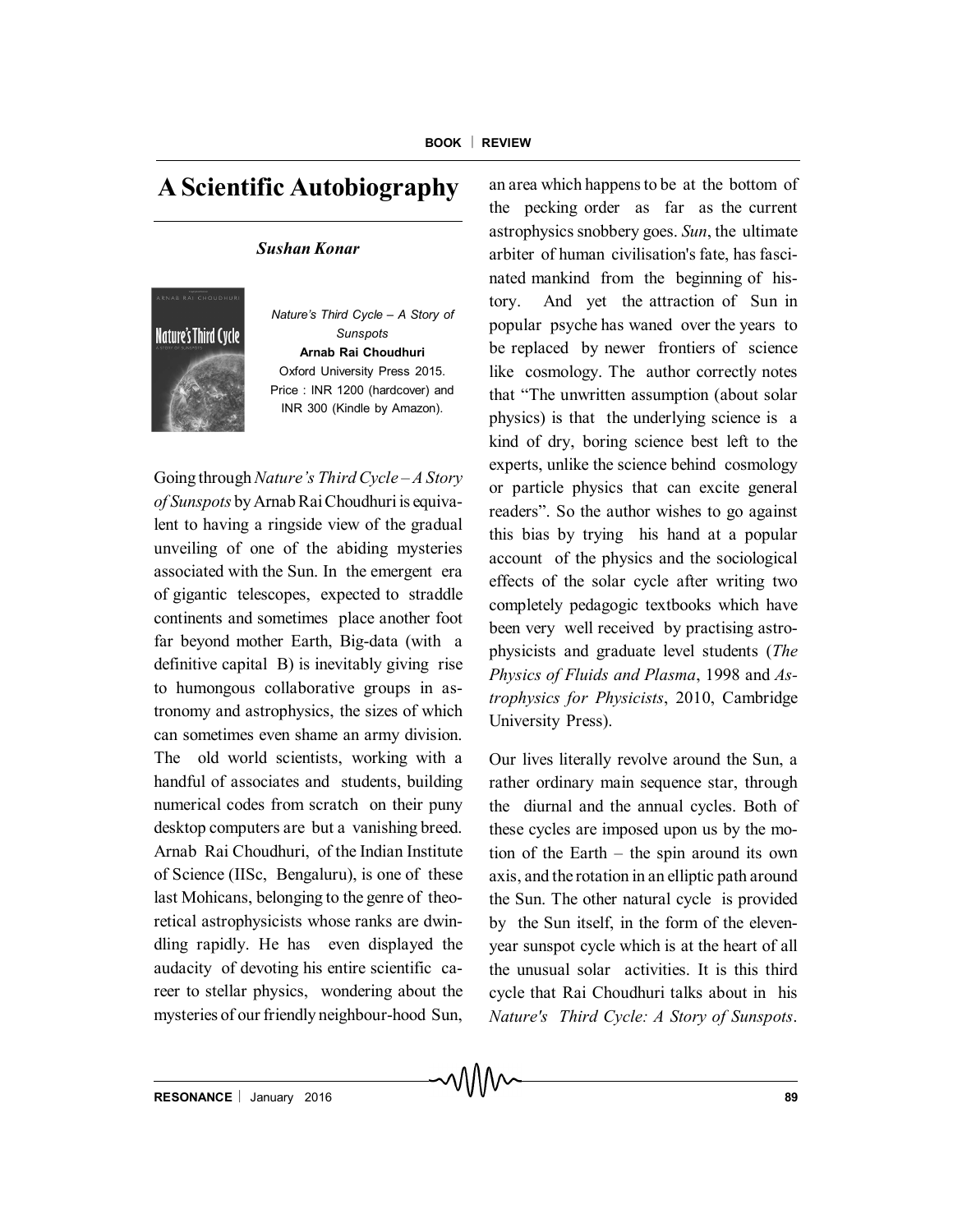He accepts the challenge of explaining this behaviour to people not involved in Solar science research and intertwines this account with the tale of his own career.

Interestingly, we have witnessed a recent revival of an interest in the Sun primarily because of two reasons. The more dramatic of these is the arrival of space weather upon us. Solar flares launching bolts of hot, electrified gas stir up magnetic storms around the Earth. Earlier, the effects of such space storms were hardly noticed. But in today's electrically powered, space-based technology-dependent society, the impact of the space storm induced by such solar activities is quite significant. The other story is related to long term climate changes. Accumulation of large timescale data on climate change and its correlation with solar cycles has finally made the connection clear. As a result, popular accounts of the solar activity affecting climate change, its history and its effect on space weather have recently madetheir appearance on bookshelves (for example, Hoyt and Schatten 1997, Carlowicz and Lopez 2002, Brody 2002, etc.).

In contrast, *Nature's Third Cycle* in unique in its subject matter as it explains the physics behind the solar cycle itself. And it certainly is not a popular science book intended for lay readers. The author expects the readers to, at least, have worked through Resnick and Halliday (1966) (the absolute last word in high school physics) and, in some places, the expectation is even higher. The real intended readership is the aspiring physicists at undergraduate level upwards, the physics teachers and, of course, the practising physicists.

Sunspots are dark areas of irregular shape on the Sun's surface, some as large as 50,000 miles (80,000 km) in diameter, i.e., they can even be seen by the naked eye. Their incidence varies cyclically and has an average period of eleven years. They move across the surface, contracting and expanding as they go and actually correspond to regions of higher magnetic field that inhibit convection and result in reduced surface temperature compared to the surrounding photosphere. This is the reason why they appear as dark spots compared to the surrounding regions. Because it is rather difficult to observe the Sun directly, records of sunspots are almost nonexistent before the seventeenth century but have only been observed through telescopes since thetime of Galileo. *Nature's Third Cycle* traces the history of sunspot science from the first discoveries through the numerous stages of unscrambling the puzzle to the latest results on the magnetic cycle of activity.

Magnetohydrodynamics (MHD), governing the behaviour of plasma in a magnetic field, is a difficult subject. The author manages to bring the basics of MHD and dynamo theory, underlying the physics of sunspots, to a level accessible to a large non-technical readership. In the academic community, Rai Choudhuri is known as a wonderful teacher and a brilliant scientist. He uses his expertise as a teacher to take the readers effortlessly through the complexities of solar physics. One of the interesting plus points of this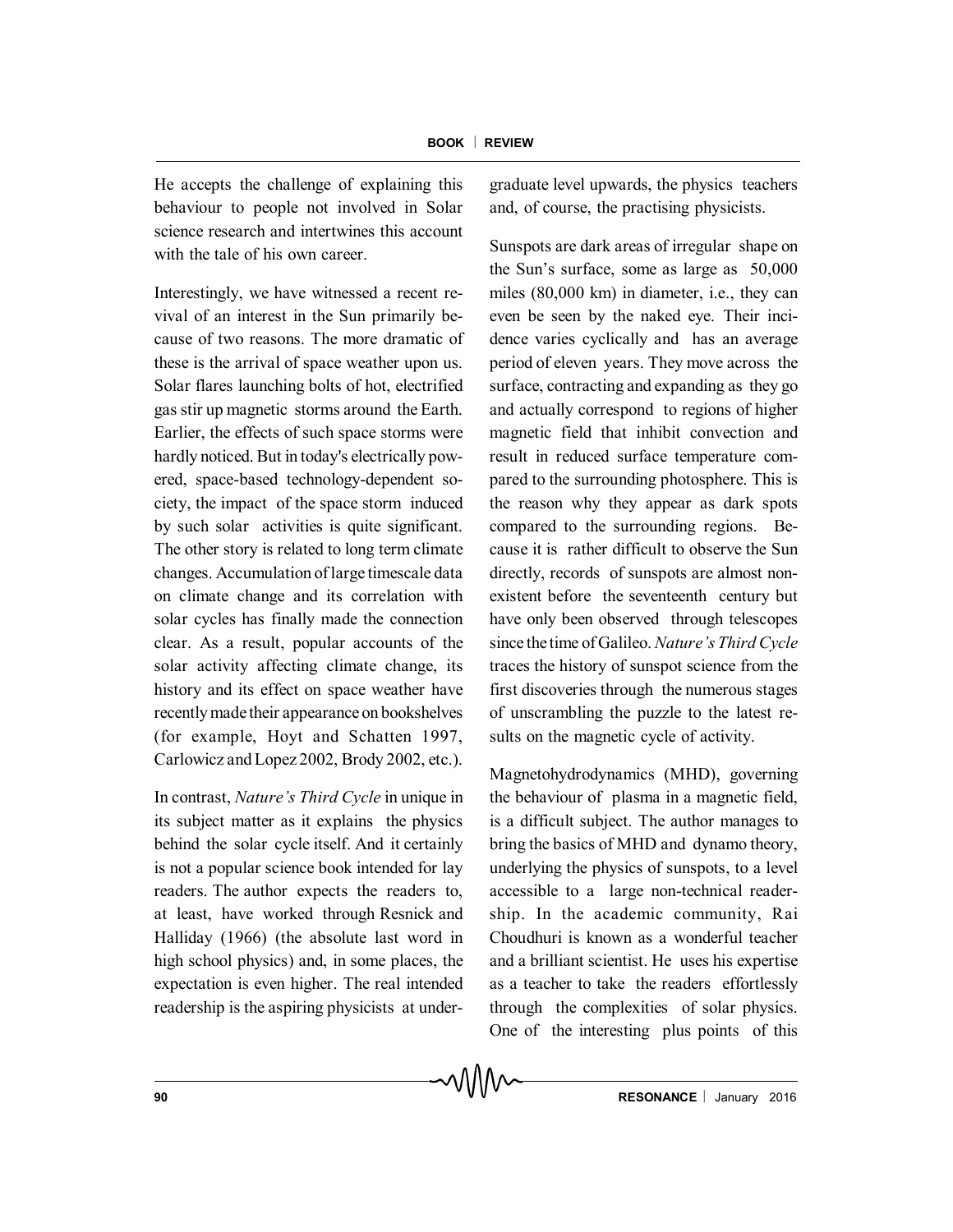book is the section entitled Notes in the end. Apart from a list of popular and technical books as suggestion for further reading, the author provides a compilation of chapter-wise appropriate research articles and his own clarifications on various issues. This would be invaluable for experts and aspiring students alike.

As far as the style goes, it is an unusual offering from a practising scientist though not entirely unexpected. Arnab Rai Choudhuri is known for his brutally honest opinion about everyone and everything, sometimes even to the discomfiture of the listeners themselves. It is no wonder then that he bares his soul in this book and gives the reader a glimpse of the real world of research, contrary to the sanitised and impersonal fares that we have typically come to expect. I myself have seen part of the story narrated in this book, unfolding in front of my own eyes while I was a graduate student in the physics department of IISc. And we all know that such stories inevitably abound the corridors of every department of every research institution. On the one hand, there exists an unwritten code to keep scientific writing objective and impersonal. On the other hand, the practice of science is a very human enterprise, and personal clashes and disagreements are very much a part of this process.

To be honest, the maximal impact of the book comes from this particular aspect as it also makes the book compulsive reading. While this may inevitably attract controversy, in my view this also would be of immeasurable Quite aptly, Nigel Weiss terms this book as the 'scientific autobiography' of Rai Choudhuri, written at a time when the author was undergoing treatment for a life-threatening illness.

Also, Rai Choudhuri's personal commentary on the struggling phase of Indian academia is quite valuable. After completing his graduate studies in Chicago, he made the decision to return to India. At that time, research facilities in India were limited and funding was minimal. Yet, like many of his peers, he and his students persevered and developed a theoretical model of Sun's magnetic cycle which has been quite successful in predicting the nature of the upcoming solar cycle. Over the years, Indian research infrastructure has improved significantly. But it needs to be remembered that the bunch of foreign returnees like Rai Choudhuri have made an invaluable contribution in shaping the Indian scientific scene the way we see it today.

There exist some other minor points which many people may not agree with. For his doctoral thesis, Rai Choudhuri worked with Eugene Parker, regarded as the most influential solar physicist of our time. He is one of the originators ofthe flux transport dynamo model, the currently favoured theoretical model of the 11-year sunspot cycle. My personal feeling is that a somewhat impersonal depiction of this giant would have been more appropriate. Since there does exist the possibility of a reader automatically assuming a not-quiteobjective view of the author precisely because of his close association with Parker.